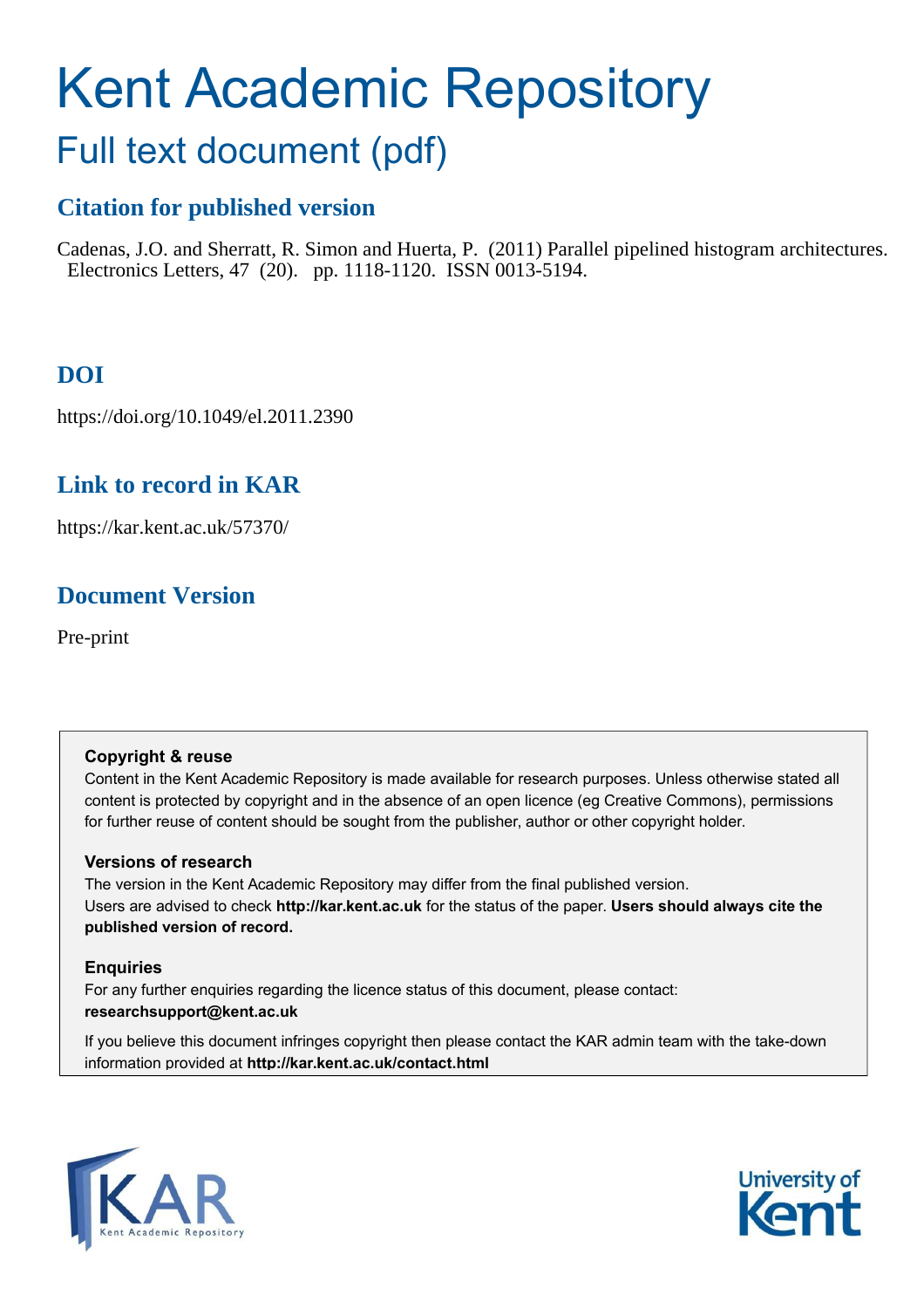## Parallel pipelined histogram architectures

J. Cadenas, R. S. Sherratt and P. Huerta

Proposed here is a unique cell histogram architecture which will process *k* data items in parallel to compute 2*<sup>q</sup>* histogram bins per time step. An array of *m*/2*<sup>q</sup>* cells computes an *m*-bin histogram with a speedup factor of *k*; *k≥2* makes it faster than current dual-ported memory implementations. Furthermore, simple mechanisms for conflict-free storing of the histogram bins into external memory array are discussed.

*Introduction*: The real-time computation of a histogram is a common operation, especially in computer vision and image processing such as tone reproduction and contrast enhancement in image-processing engines of still digital cameras [1]. Parallel histogram methods do exist that exploit software and hardware techniques [2]. The two most conventional techniques for hardware-based histogram implementation use either an array of counters or a memory array. However, an implementation with an array of counters suffers from inefficient use of resources [3], therefore, most techniques use memory arrays. In general, the main challenge for parallel histogram computation using a memory array is in handling updates to a particular bin count when at least two data items map to the same bin resulting in a memory write conflict. Most mechanisms for parallel histogram computation therefore require multi-port memory arrays, where memory write conflicts have to be dealt with. Due to practical limitations, a dual-port memory array is the common solution, but then the maximum speedup is limited, up to a factor of two. This Letter argues that these challenges are easily overcome by revisiting the original idea of an array of counters, but to distribute the counting of bins in a fully pipelined manner.

1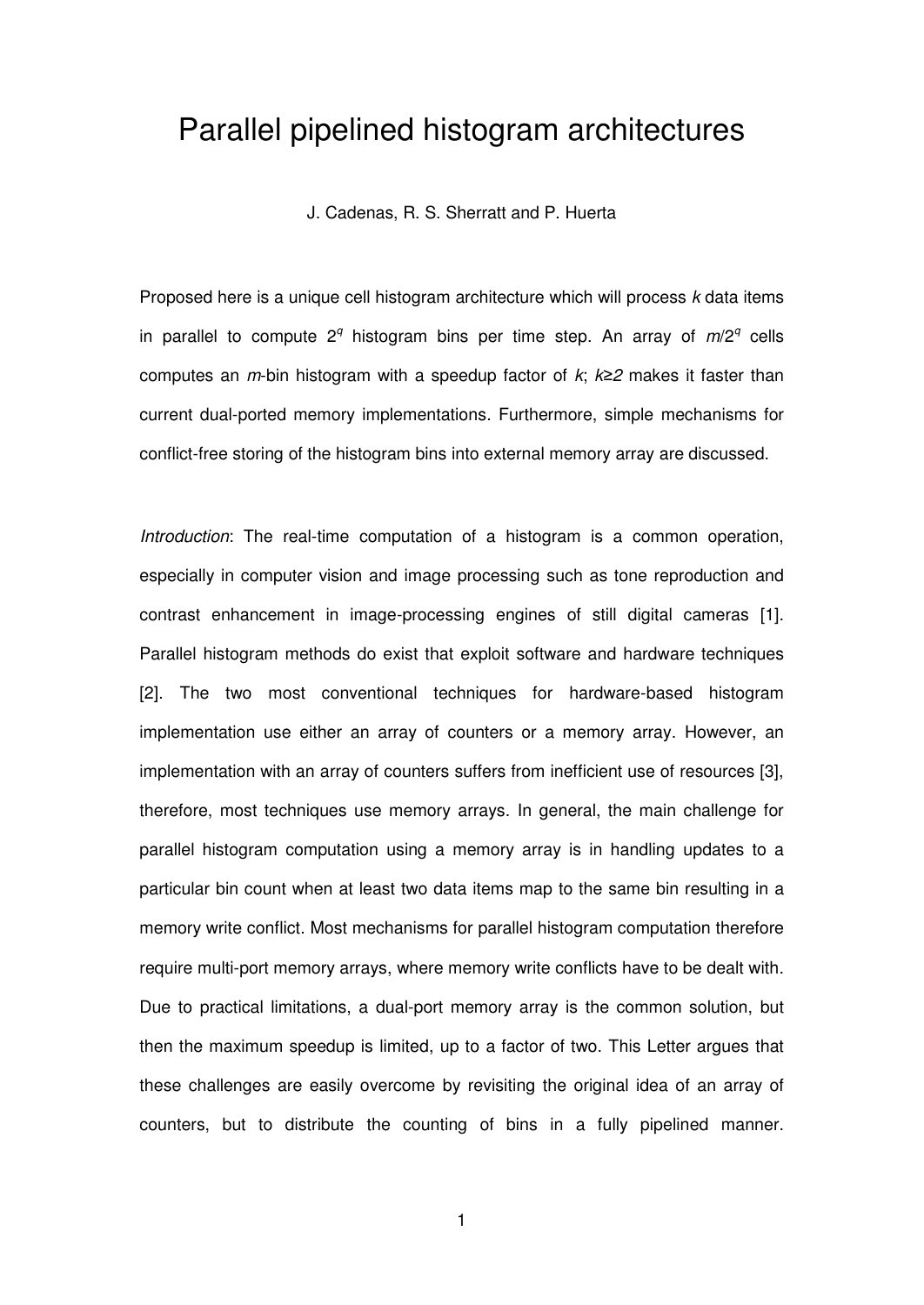Performance speedups, up to a factor of *k*, are achieved with the cell architecture proposed here.

Firstly, a pipelined histogram of *m* bins is developed using *m* pipeline cells. The histogram on an input data set of *n* items is completed in *n*+*m*-1 steps when processing one data item per time step, where *m*-1 is the pipeline latency. Secondly, this Letter develops pipelined arrays to process *k* data items per time step that complete a histogram in  $n/k + [(m-1)/2^q]$  time steps, by computing 2<sup>*q*</sup> bins per cell as particularly will be illustrated for  $k = 2$  and  $2^q = 2$ .

*A pipelined histogram array*: A histogram for a data set of non-negative integers where the data values correspond directly to histogram bins (such as pixels in a greyscale image) is described by the following pseudo-code:

#### **for** i=1,…, n **do**

histogram[*data*[i]] = histogram[*data*[i]] + 1;

Assume item *data*[i] takes any value in the set of positive integers 0, …, *m*-1. Let *r<sup>j</sup>* ,  $s_j$ ,  $j = 0, \ldots, m$ -1 be a set of values such that  $s_j < s_{j+1}$ . Values  $s_j$  remain constant across the histogram computation while  $r_j$  represents the histogram bins. Initially, all  $r_j$ = 0. The histogram is then defined by an array of cells with each cell *j* computing:

**if** 
$$
(data[i] == s_j) r_j = r_j + 1;
$$

else 
$$
r_j = r_j
$$
;

This definition is a degenerative case of a scalar quantiser array encoder for a uniform quantisation process with boundary distance  $d = 1$  [4]. Unrolling the above computation over *j* produces a linear array of *m* cells with connections between cells left to right. Each cell is shown in Fig. 1. At step *i*, input *xin* = *data<sup>i</sup>* , *sin* = 0 is entered in the first cell of the array. Data moves through the cells incrementing *r<sup>j</sup>* for the cell where data matches *sin*; *sin* is updated for the next cell test. Each cell has a cost of a comparison and an increment. For an array the cost is essentially *m* comparators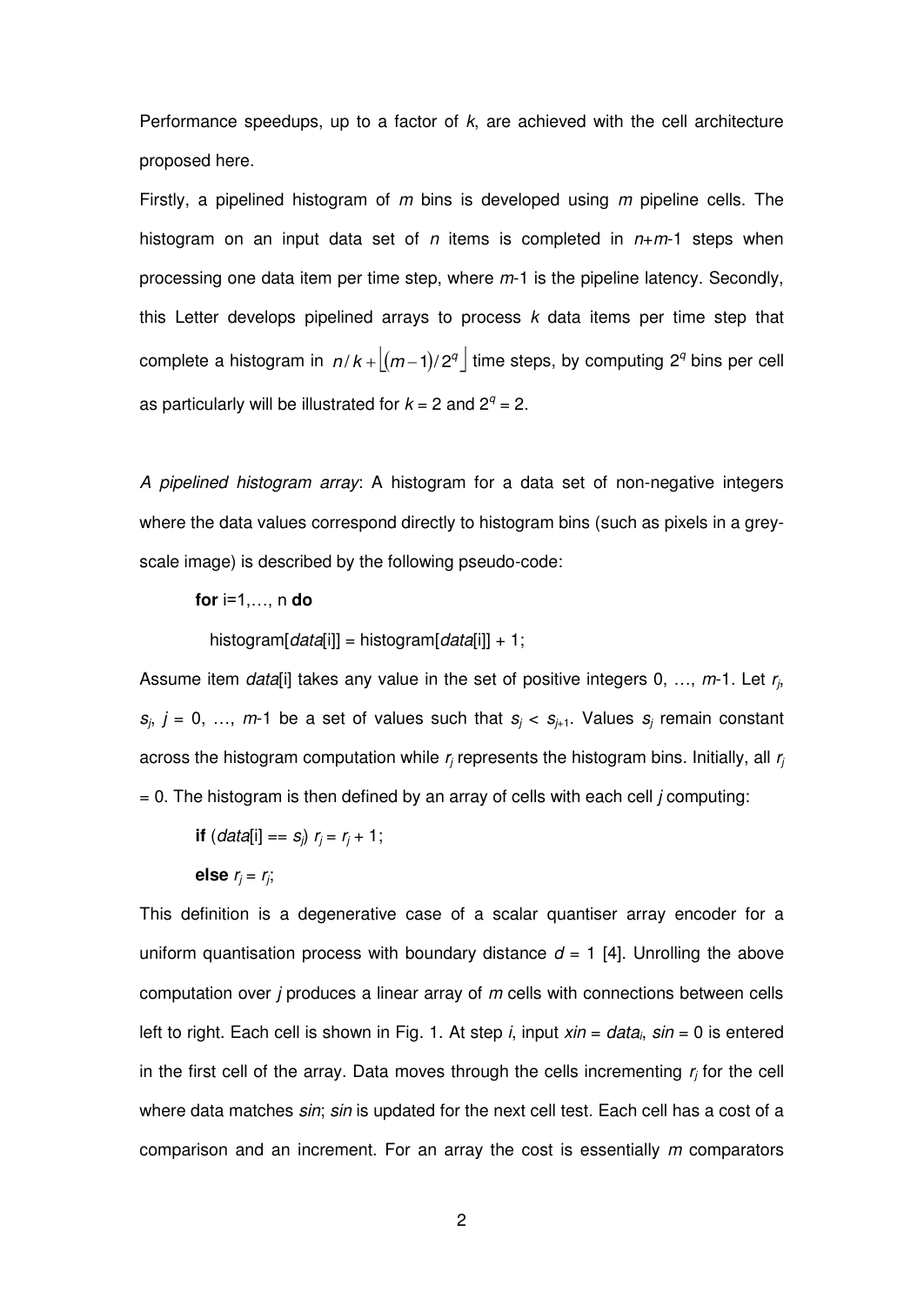and *m* adders. Clearly, this array allows up to *m* increments to operate simultaneously; a key difference to the traditional approach. The last data item enters the array after *n* time steps and the histogram computation time is *n*+*m*-1 steps, where a latency of *m-*1 steps is the cost for a data item to travel through the array. Although the occupancy of cells has been improved, this architecture still performs serial computation.

*Cells for reducing array latency*: Figure 2 shows a new cell architecture merging two consecutive pipeline cells into a single new cell, hence reducing the array length from *m* to *m*/2. In this case, each cell will generate histogram counts for 2*j* and 2*j*+1, *j* = 0, ...,  $|(m-1)/2|$ ; where either one bin (not both) may increment per time step. For a data item width of *p* bits, a comparison between the *p*-1 MSB bits of a data item and the *sin* value is performed. When the comparison matches, bit 0 (LSB) of the data item acts as a select signal for a data multiplexer (selecting either *r<sup>0</sup>out* or *r<sup>1</sup>out* in figure 2) and also as a capture enable signal for the bin count registers. It is clear that the scheme can be tailored to compute  $2<sup>q</sup>$  bins into a single cell. The comparison is then performed on the *p*-*q* MSB bits of a data item, while *q* bits act as data selectors. A *q*-to-2<sup>*q*</sup> decoder will be required to account for register enable signals. This scheme will process a histogram of *n* data items in  $n + \lfloor (m-1)/2^q \rfloor$  time steps, hence reducing latency of the array by a factor of  $2<sup>q</sup>$ . Merging  $2<sup>q</sup>$  pipelined cells into a single cell will account for hardware savings and consequently this shallower array of *m*/2*<sup>q</sup>* cells saves hardware compared to the previous pipelined array of *m* cells.

*A k-way parallel pipelined histogram*: Figure 3 shows cell architecture that processes two data items per time step, labeled  $x^0$ *in* and  $x^1$ *in*. Two parallel comparisons are performed between the *p*-1 MSB bits of both data items and the *sin* value, resulting in  $c_0$ ,  $c_1$  bits. Either, or both, bin counters per cell,  $r^0$ out and  $r^1$ out, will be updated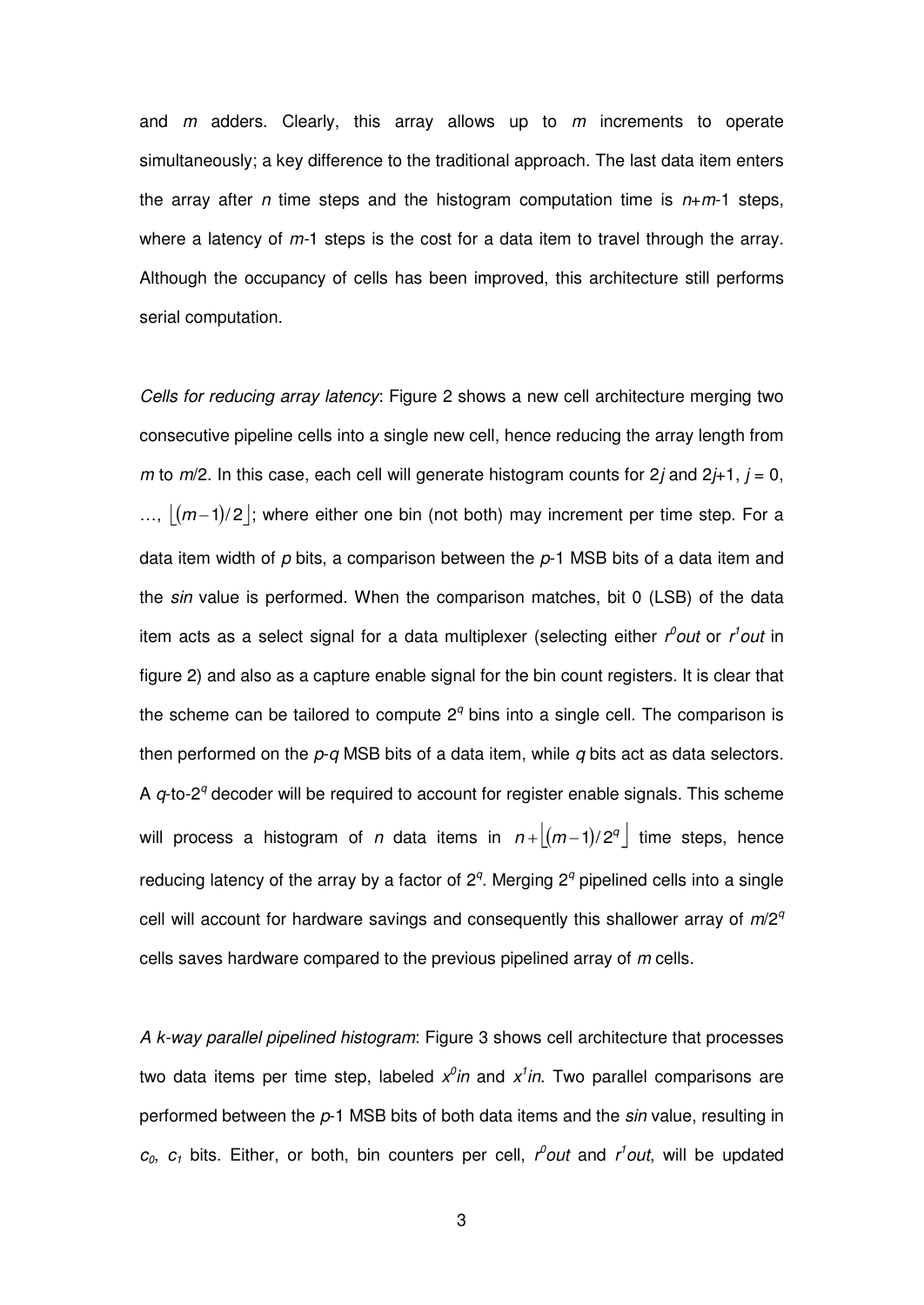depending on the internal computed *c0*, *c1* bit values. No count update is performed when  $c_0$ ,  $c_1$  are both zero. The specific bin count that should be updated depends on the LSB values of the two input data items to be used (the task of the logic block in figure 3.) For example, if both  $c_0$  and  $c_1$  are true, it may be the case that a bin count must be updated by two instead of one; this is the case when both input data items are actually of the same value. The actual value that must be updated for a bin is computed in variable *v*. Signals *e0*, *e1* are register enable signals that determine an update for bin count *r<sup>0</sup>out* and *r<sup>1</sup>out* respectively. Figure 3 also shows the Boolean logic equations for  $v$ ,  $e_0$  and  $e_1$ .

In general, for *n* data items, the histogram will be computed in  $n/k + \lfloor (m-1)/2^q \rfloor$ time steps with figure 3 showing an instance for  $k = 2$ ,  $2^q = 2$ . A generic array is composed of  $m/2^q$  cells where each cell computes  $2^q$  bin counts, (namely,  $2^q$ *i*, for *i* = 0, ...,  $2^q$ -1) in each of  $j = 0,..., \lfloor (m-1)/2^q \rfloor$  cells. A cell can be easily modified to process *k* data items per time step while computing 2<sup>*q*</sup> bins to build arrays that can deliver a speedup factor of *k*, while reducing pipeline latency by a factor of 2*<sup>q</sup>* .

*Reading the histogram*: After all data items have been processed by an array, the final histogram bin counts are stored across all cells in the array. It is of practical importance to have mechanisms to read the bins out from the array. One of such mechanisms is shown at the bottom dashed box of figure 3. For the  $2^q = 2$  case, following the last pair of data items having been put through the pipeline array, signal *bri* is set high to force the output *Hout* to be routed either from inputs *r 1 out* or *Hin*. In turn, *Hin* signal is connected to the *Hout* output from the neighbouring cell to the right. Input *Hin* on the rightmost cell in the array is set to zero. Histogram bin counts start to emerge from the bins computed on the leftmost cell in the array. After *m*/2*q-1* time steps, all histogram bins have been read out at the rate of one bin count every time step; latency was hidden with the histogram computation for the last pair of input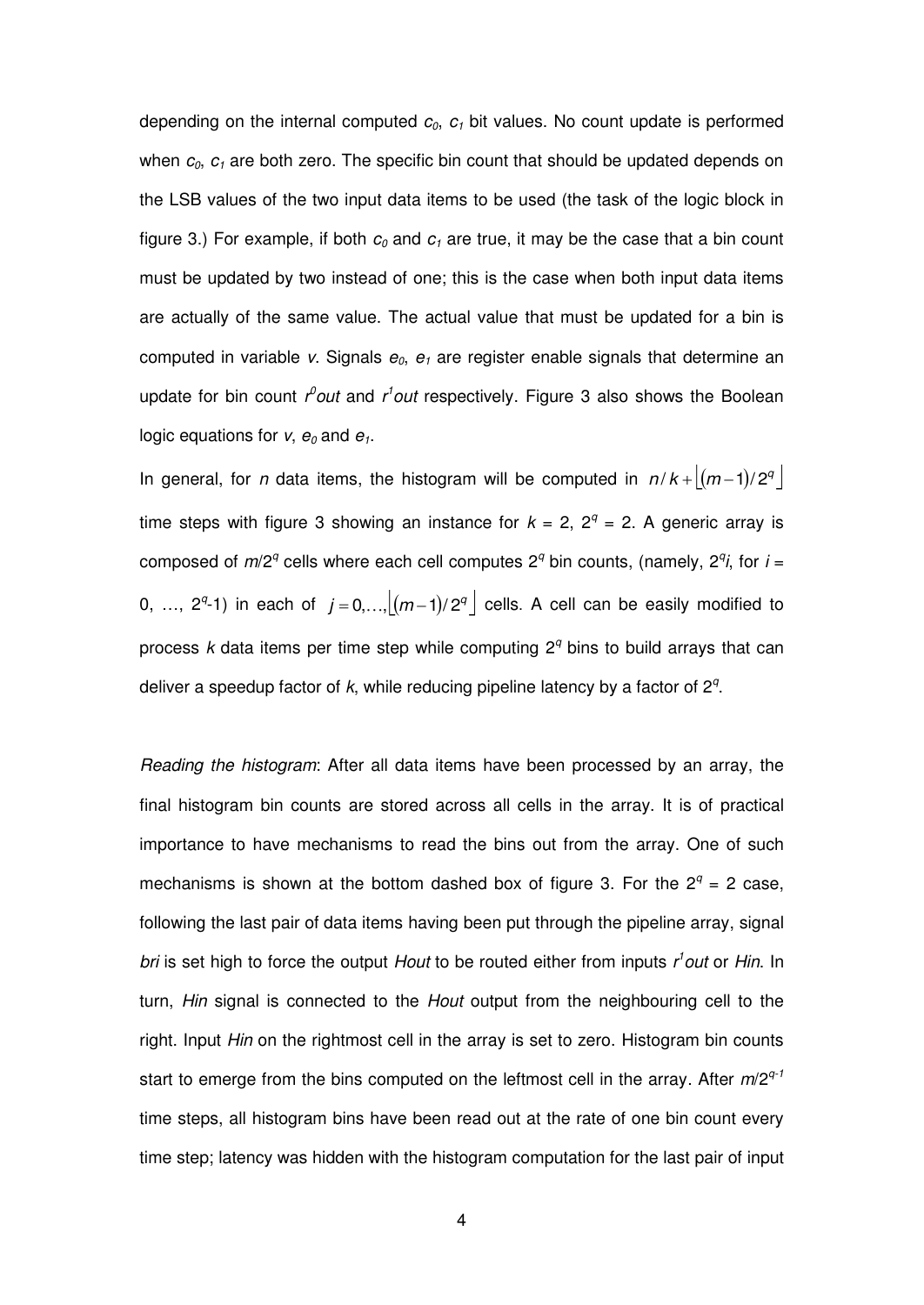data item. This is convenient for storing the histogram in an external single port memory array. Similar arrangements are possible for different 2<sup>*q*</sup> cases.

*Results*: Table 1 presents computation time and latency for the three architectures, expressed as time steps; the simple array of counters [3] and the parallel histogram with dual-ported memories [2] are included for comparison. Notice latency corresponds to the number of cells in the array. The *k*-way parallel architecture has an efficiency of  $k2^q/m$  [5]. The efficiency of the proposed array, compared to an array of counters, is then improved by a factor of  $k2<sup>q</sup>$ . The pipeline cell is efficient, since the *k*-speedup factor of the whole array is indeed due to the cell's internal parallelism, with a cell efficiency of  $k/2^q$ . In fact, a cell of a k-way parallel architecture becomes cost-optimal when compared to a cell of the (serial) pipeline architecture for the case  $k = 2<sup>q</sup>$ . In this case, the  $pT<sub>P</sub>$  cost [5] of the *k*-way parallel cell is  $2<sup>q</sup>(n/k) = n$  or  $O(n)$ , while the  $pT<sub>P</sub>$  of a (serial) pipeline cell is also  $O(n)$  as seen in Table 1.

*Conclusion:* A unique pipelined array of cells for the computation of a histogram with a speedup factor of *k* is presented. This cell architecture is able to process *k* data items per time step while computing  $2<sup>q</sup>$  histogram bins; *k* and *q* are design parameters. Significantly, no memory arrays are used for parallel histogram computation, thus no write address conflicts to such memory arrays can occur, yet the histogram bins can still be easily stored in external memory arrays. It is the careful choice of *k* that offers a better speedup factor than the factor of two obtained from common histogram solutions based on dual-port memories.

#### **References**

1 WEN-CHUNG, K.: 'High dynamic range imaging by fusing multiple raw images and tone reproduction', *IEEE Trans. Consum. Electron*., 2008, 54, (1), pp. 10-15

5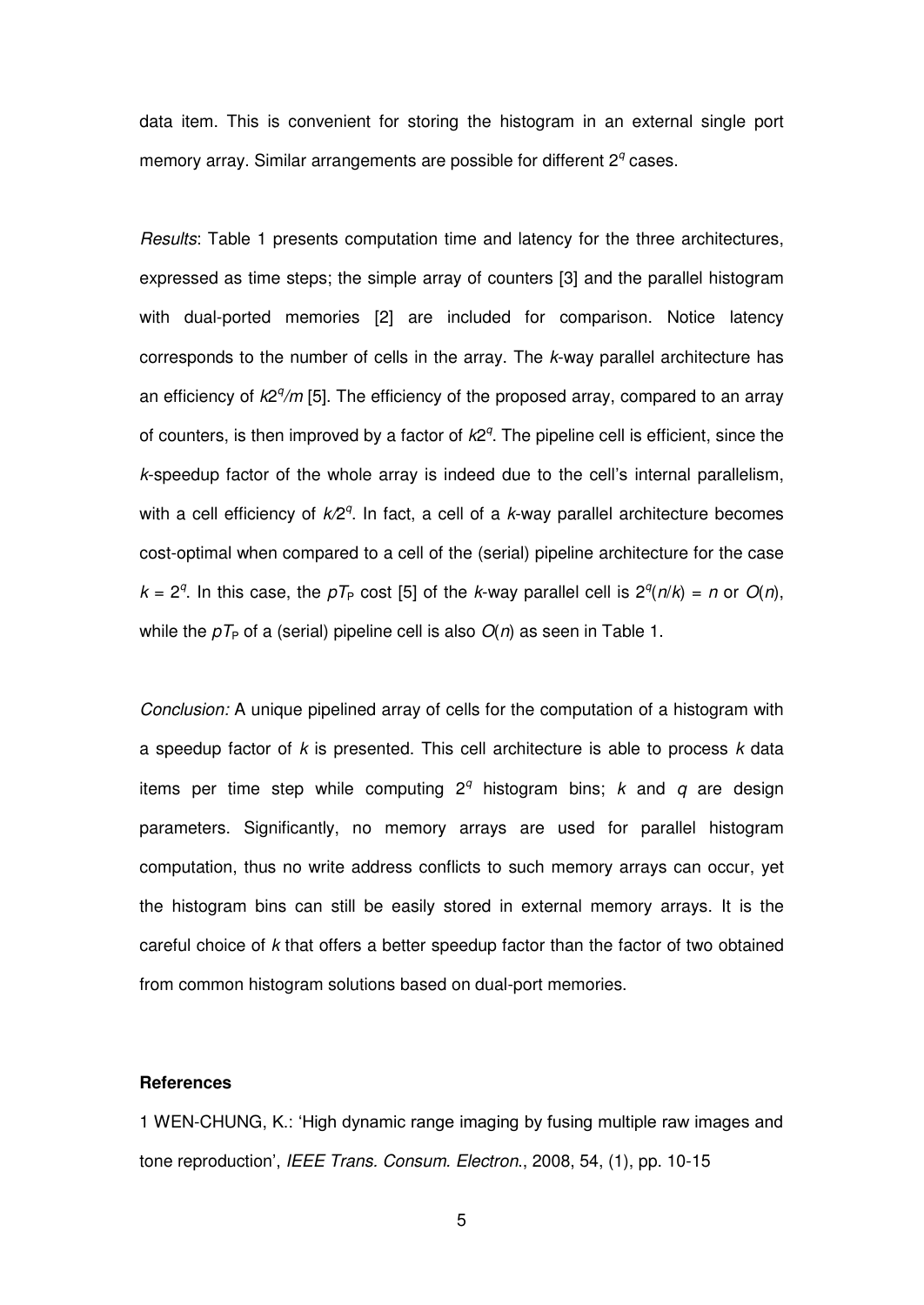2 SHAHBAHRAMI, A., HUR, J. Y., JUULINK, B., and WONG, S.: 'FPGA implementation of parallel histogram computation',  $2<sup>nd</sup>$  HiPEAC Workshop on Reconf. Computing, 2008, pp. 63-72

3 MULLER, S.: 'A new programmable VLSI architecture for histogram and statistics computation in different windows', Proc. Int. Conf. on Image Processing, 1995, pp. 73-76

4 MEGSON, G. M., and DIEMOZ, E.: 'Scalar quantization using a fast systolic array', *Electron. Lett.*, 1997, 33, (17), pp. 1435-1437

5 GRAMA, A., GUPTA, A., KARYPIS, G., and KUMAR, V.: 'Introduction to Parallel Computing' (Addison-Wesley, 2003)

#### **Authors' affiliations:**

J. Cadenas and R. S. Sherratt (School of Systems Engineering, University of Reading, Reading, RG6 6AY, United Kingdom)

P. Huerta (Escuela Técnica Superior, Universidad Rey Juan Carlos, Madrid, Spain)

E-mail: o.cadenas@reading.ac.uk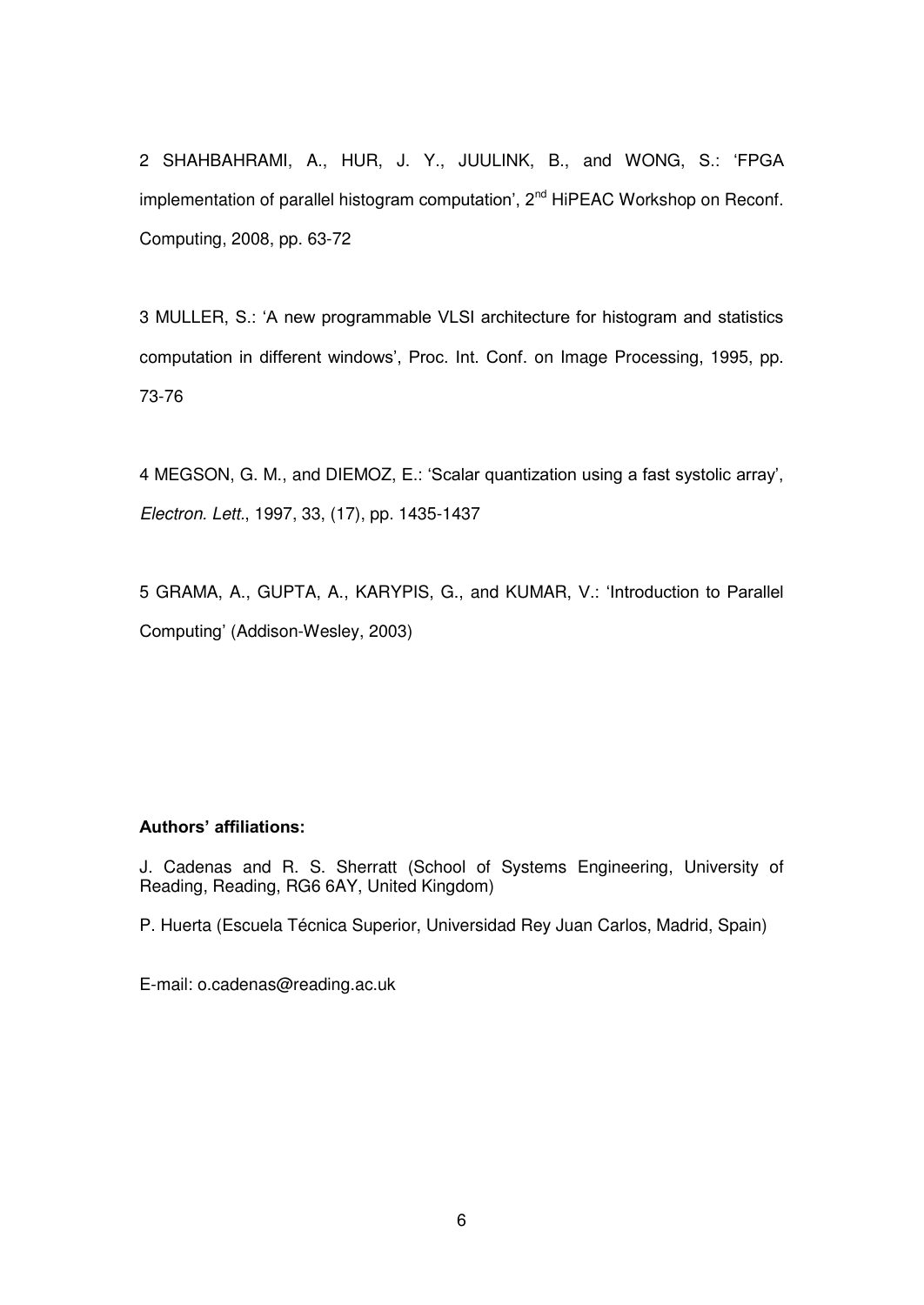#### **Figure Captions:**

Fig. 1 Left: cell architecture and Right: cell computation for a pipelined histogram

Fig. 2 Left: cell architecture and Right: a cell computation to process two bins per cell in a pipelined histogram. Latency of the array is reduced by 2.

Fig. 3 Left: cell architecture and Right: cell computation for a 2-way parallel pipelined histogram.

#### **Table Captions:**

Table 1: Parameterised performance of the presented architectures against previous implementations [2], [3].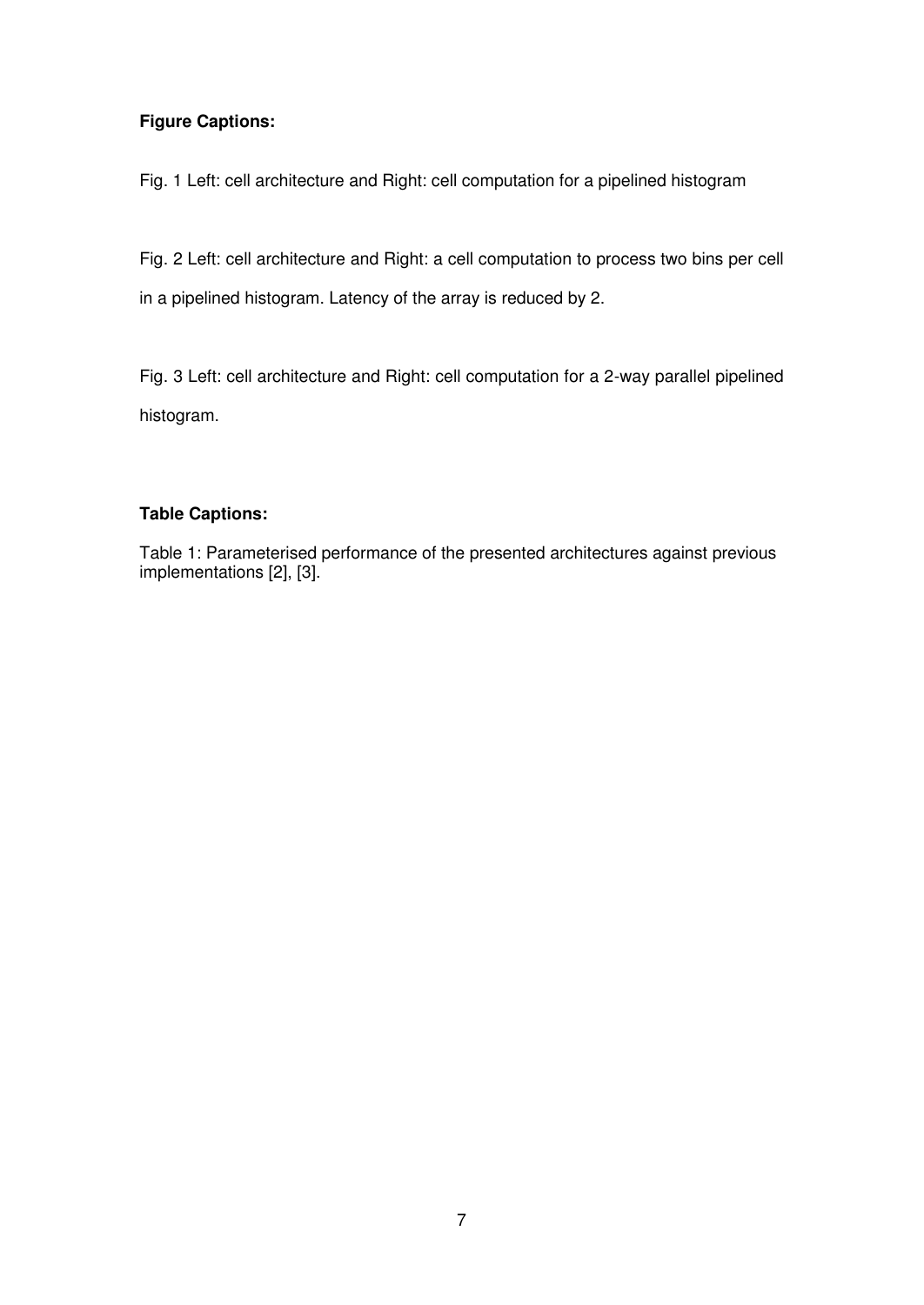

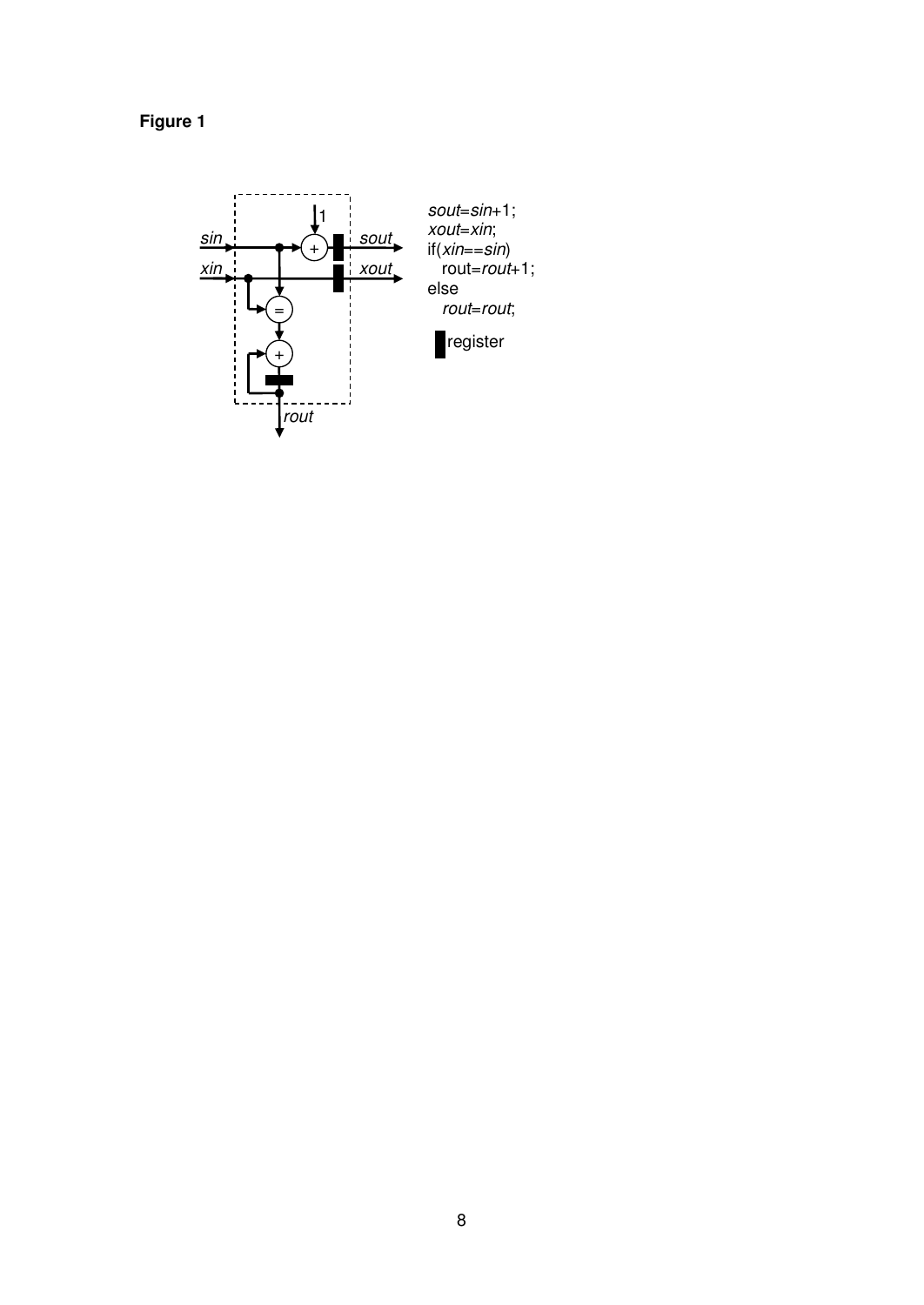**Figure 2** 



*sout*=*sin*+1; *xout*=*xin*; if(*xin*[*p*-1, ..., 1]==*sin*) switch(*xin*[0]) case 0: *r 0 out*=*r 0 out*+1; case 1: *r 1 out*=*r 1 out*+1; else *r 0 out*=*r 0 out*; *r 1 out*=*r 1 out*;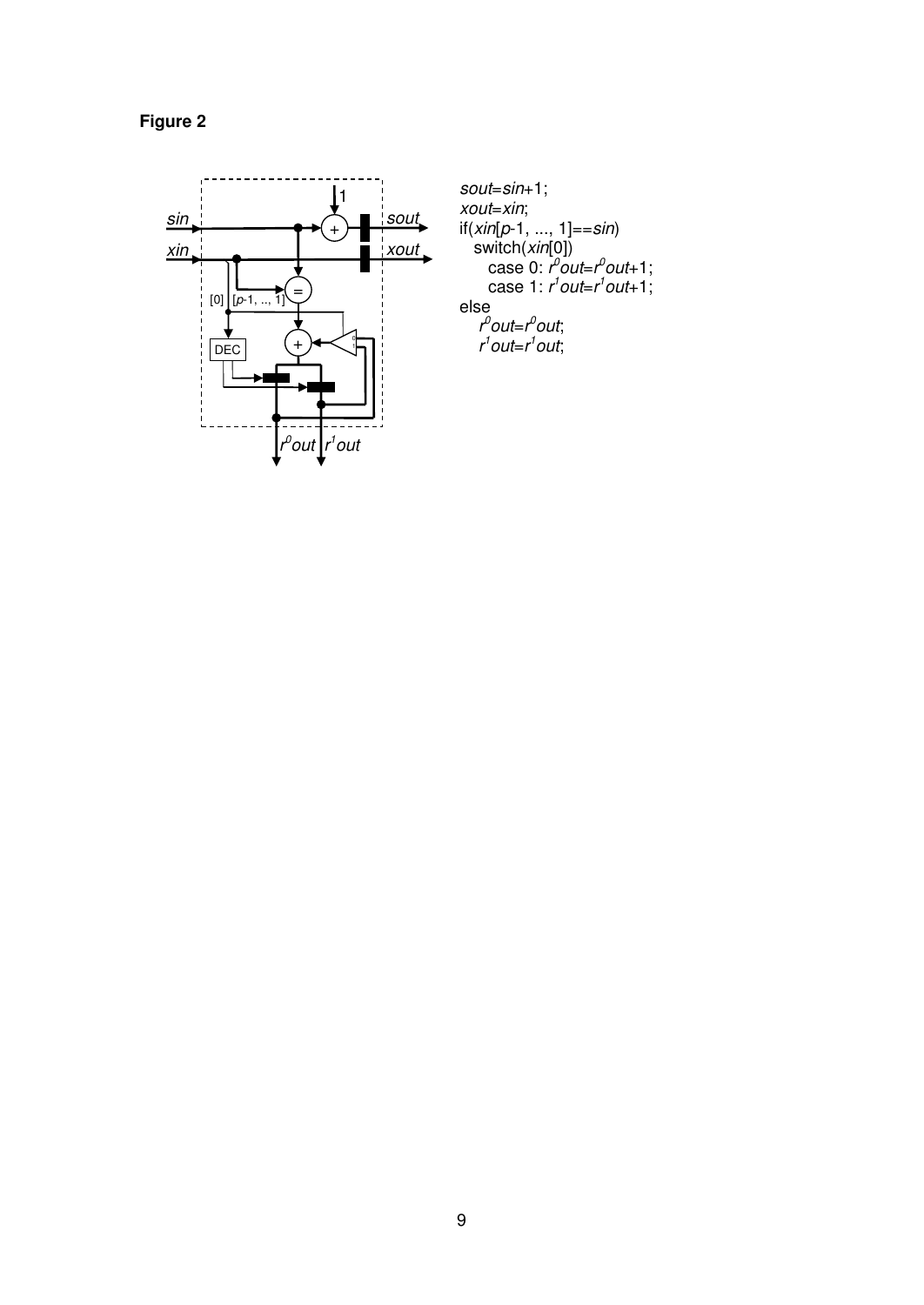

 $sout=sin+1;$ sout=sn+1,<br>  $x^0$ out= $x^0$ in;<br>  $x^1$ out= $x^1$ in;<br>  $c_0=(x^0$ in==sin);<br>  $c_1=(x^1$ in==sin);<br>  $a = x^0$ in[0];  $b = x^1 in [0];$ switch( $\{c_0, c_1\}$ ) case  $\{0,0\}$ :  $v=0$ ;  $e_0 = 0$ ;  $e_1 = 0$ ; case {0,1}:  $v=1$ ;  $e_0 = \overline{b}$ ;  $e_1 = b$ ; case {1,0}: v=1;  $e_0 = a$ ;  $e_1 = a$ ; case  $\{1,1\}$ : v=1+a xnor b;  $e_0 = \overline{a \text{ and } b}$ ;  $e_1 = \text{a or } b$ ; if(e<sub>o</sub>==1)  $t^0$ out= $t^0$ out+v;<br>if(e<sub>1</sub>==1)  $t^1$ out= $t^1$ out+v;